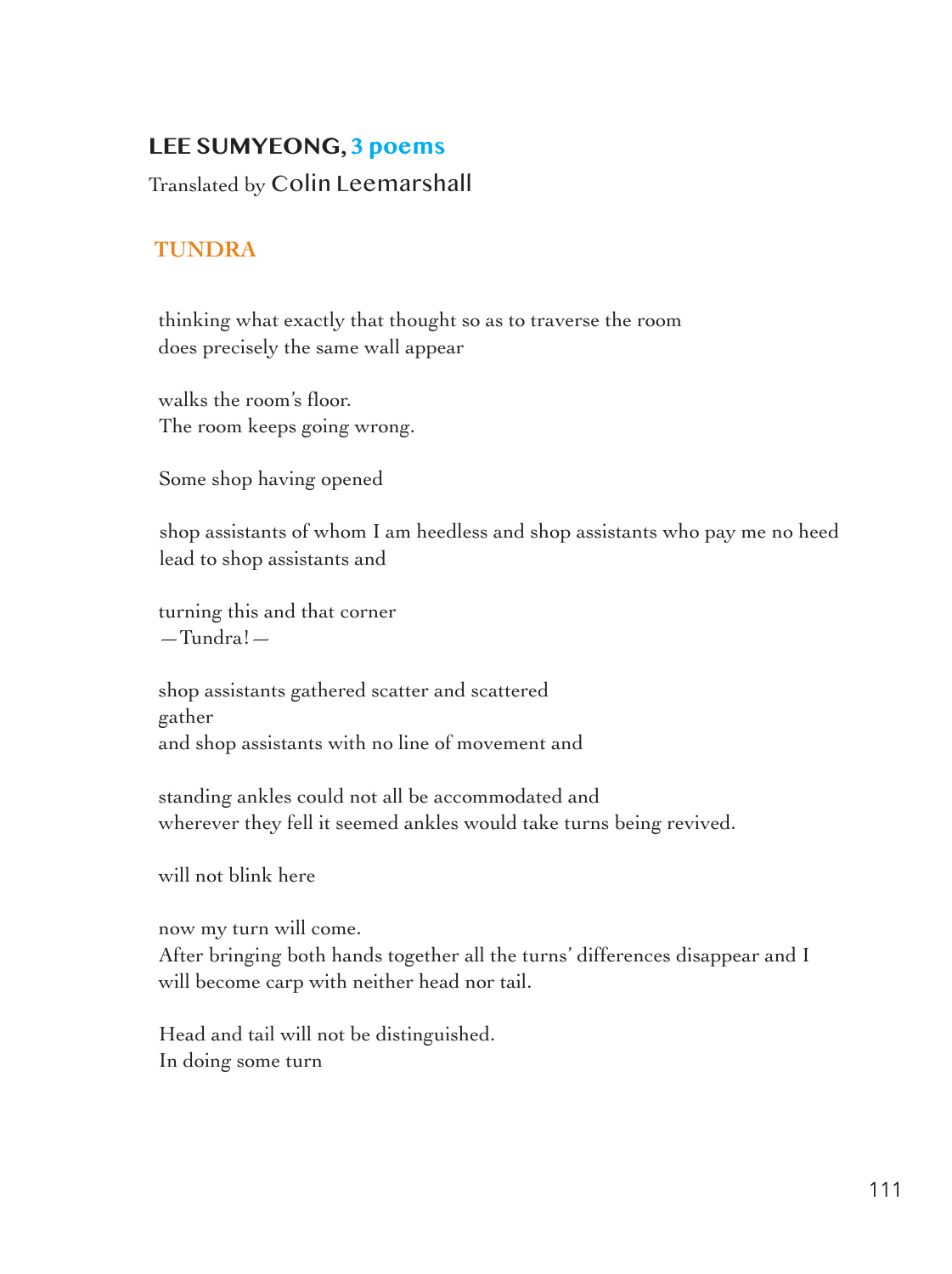## **INTO SIGN OF ANYONE**

want to enter sign of anyone call to sign of anyone.

Set down sign of anyone. What rule is this as non-collapsing sob

as lost property

 my morning most things give off gloom-body. I increasing balance. Where is balance sleeplessness

 People pass holding out sign of anyone. Sign of anyone bumps into and in missing pierces space.

 peek at opportunity and someone's jumping down follow the jumping-down knees takes out the knees. Sign of anyone is missed

give me person

divided rudeness

look around like this in the looking around no sign of anyone I raucously makes sign of anyone.